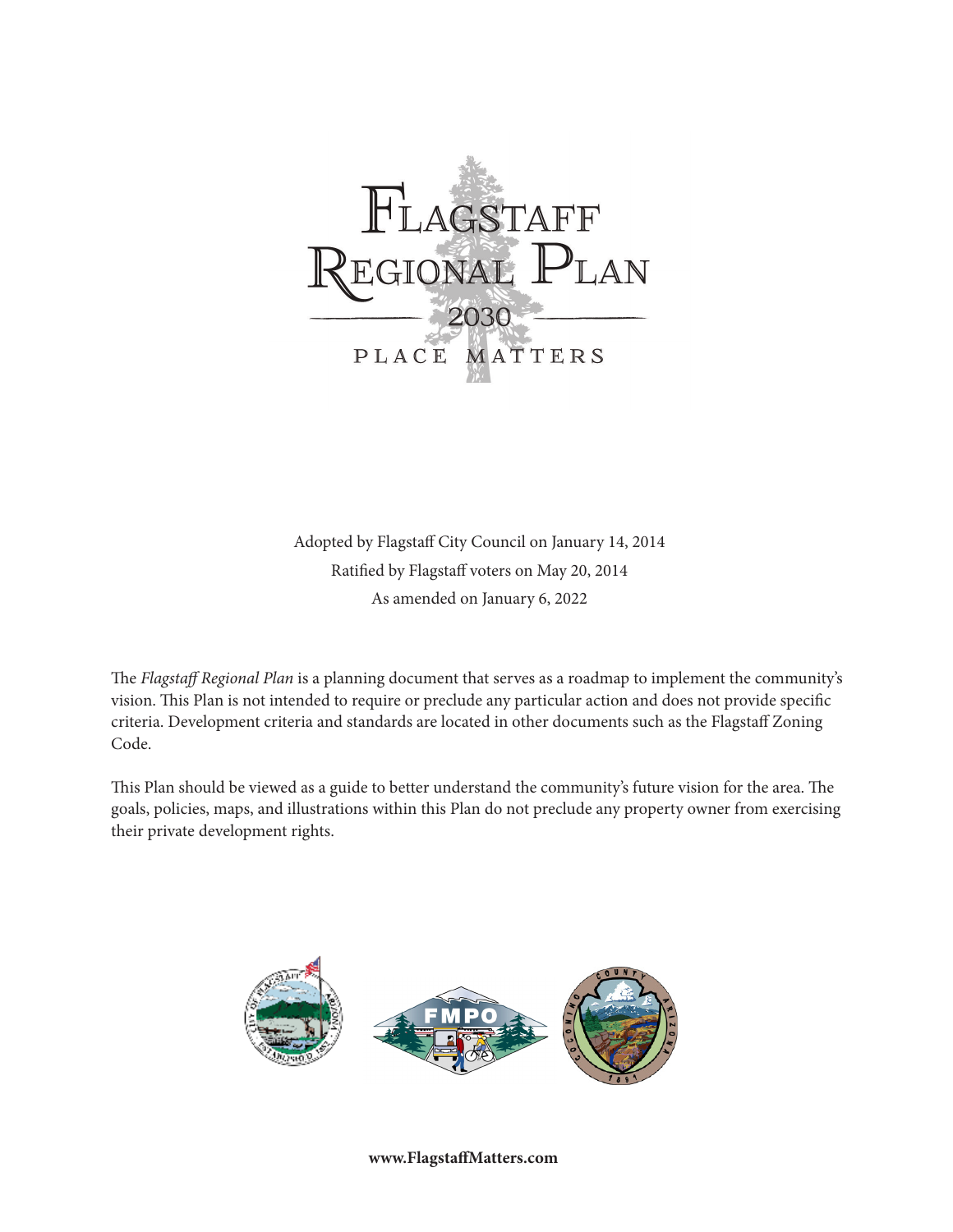## ACKNOWLEDGMENTS

The *Flagstaff Regional Plan 2030* is the result of the vigorous and dedicated effort of many people in our Greater Flagstaff community. The members of the Citizen Advisory Committee represent a broad spectrum of organizations and businesses, and citizens with a diversity of values and cultures. Their commitment will help us preserve and enhance what we value: the land we live in, the places we build and our neighbors. In addition, the general community was invited to give input on many occasions over a four-year period, which ensured that we were mindful of the values and ideals of our citizens throughout this process.



## Regional Plan Citizen Advisory Committee (2009-2014)

Ben Anderson Trish Rensink Ken Kaemmerle Trish Rensink Paul Babbitt (Chairman) Susan Bean William Ring Carol Bousquet (Vice Chair) Julie Leid Larry Stevens Michael Chaveas Judy Louks Eunice Tso Bea Cooley Devonna McLaughlin Don Walters Jean Griego Jerome Naleski Cynthia White Shaula Hedwall **Mike Nesbitt** Mike Nesbitt Nat White Richard Henn Eva Putzova Alex Wright Maury Herman

### Core Planning Team

Jim Cronk Bill Towler, FAICP David Wessel Bob Caravona, AICP Sue Pratt, AICP Martin Ince Kimberly Sharp, AICP John Aber Mark Sawyers, AICP Tiffany Antol, AICP Darrel Barker Kate Morley Vince Knaggs Roger Eastman, AICP Jennifer Mikelson

#### CITY OF FLAGSTAFF COCONINO COUNTY FLAGSTAFF MPO

ARIZONA GAME & FISH DEPARTMENT Mark Ogonowski

Cover Art by: Bruce Aiken Visual Graphics by Kimley-Horn and Associates, Inc. Technical Editing / Graphic Design / Web Design by Central Creative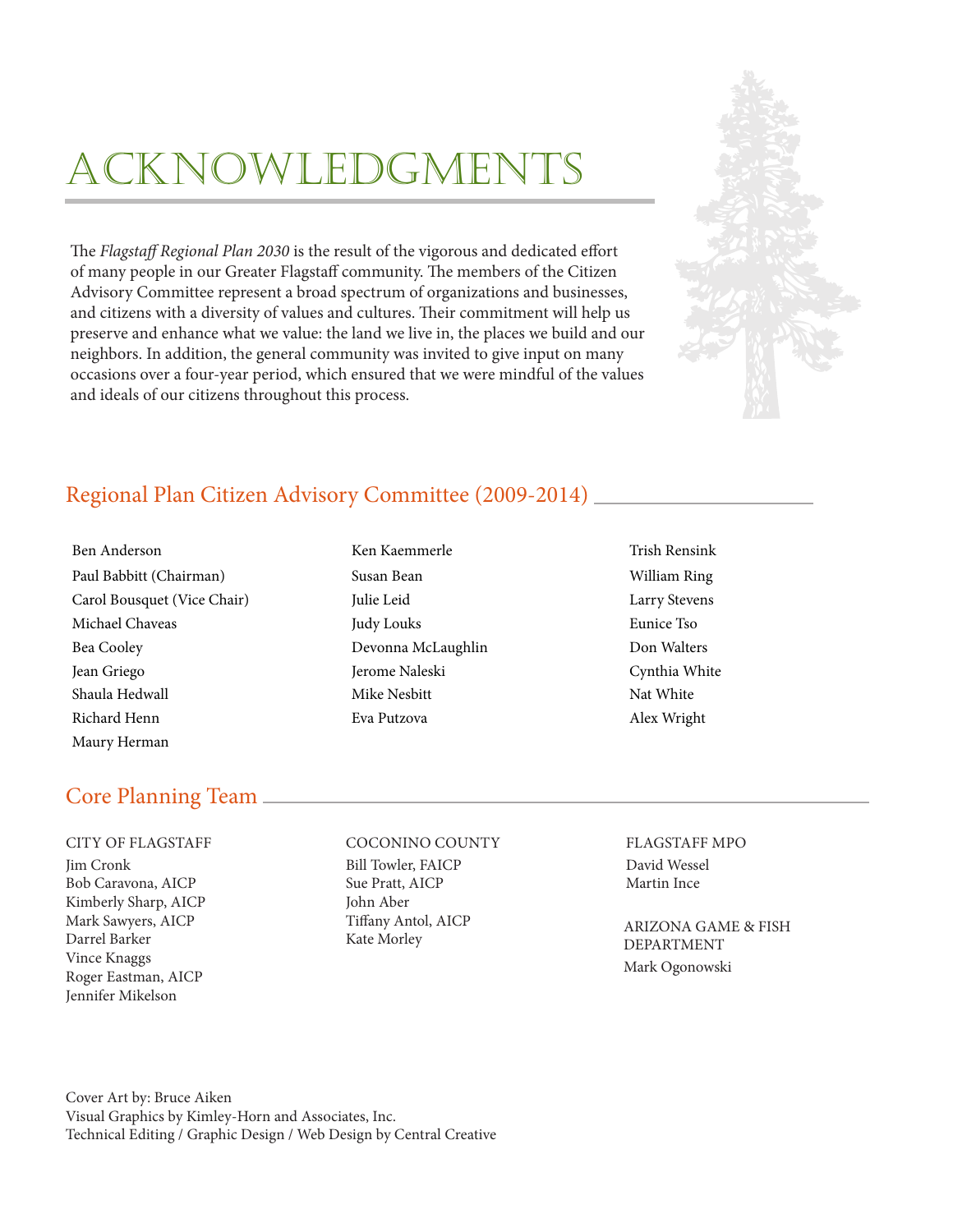## Climate Change and Adaptation

Climate change is disrupting global weather patterns and threatening communities across the world. While climate shifts have occurred in the past, today's climate is changing at a faster rate than ever recorded, due to the high concentration of human-caused greenhouse gas emisisons. Changes to the climate system have been noted through observations of increases in global average air and ocean temperatures, widespread melting of snow and ice, and rising global average sea level (Intergovernmental Panel on Climate Change 2019). At the same time, weather patterns have become more extreme, with more intense and longer droughts, more extreme precipitation events, and increased heat waves.

Climate models predict further decreases in annual precipitation and a 5°F increase in the average temperature in Coconino County by 2050 (CLIMAS 2017). The projected increases in temperature and volatility are expected to lead to changes to Flagstaff 's regional forests, our vegetation and animal communities, and our community's systems and infrastructure. *Photo credit: Coconino National Forest* 



#### **Local Climate Change Impacts**

Flagstaff and Coconino County have seen warming since the mid-1980's, and will continue to see increased temperatures and aridity, or dryness. Key issues that the Flagstaff region must address include the following:

- Increasing temperatures, particularly an increase in minimum temperatures, or overnight lows;
- An increase in aridity and drought, leading to depleted soil moisture;
- Decreasing water supplies, reductions in annual snowpack, and decreases in snowmelt;
- Increasing risk of wildfire and tree mortality, and an increased frequency and altered timing of flooding;
- Impacts on the region's unique tourism and recreation opportunities and its land use systems, housing, and infrastructure;
- Increased risk to public health and increased vulnerabilities of lower income families, Black communities, Indigenous communities, communities of color, and the elderly, among other vulnerable groups.

#### **Climate Action: Mitigation, Adaptation and Equity**

The Flagstaff region has historically faced climate risks, including forest fires, record high temperatues, snow storms, high winds, flooding, and drought. These events affect every resident, though different communities experience climate change in different ways. As the regional climate changes, these risks will become more severe.

The impact of these changes can be reduced with preventative measures. Flagstaff 's climate objectives in mitigation, adaptation and equity were established in the Flagstaff Climate Action and Adaptation Plan (2018) and then updated in the Flagstaff Carbon Neutrality Plan (2021). These documents outline three types of climate action:

- **• Mitigation** actions reduce the severity of climate change by decreasing greenhouse gas emissions and limiting their concentration in the atmosphere. The Flagstaff region has the opportunity to help mitigate the changes in climate by reducing emissions from transportation, building energy use, water use, consumption of goods and waste disposal.
- **• Adaptation** actions prepare for the effects of climate change by understanding and preparing for the increaed potential of wildfire, flooding, drought, and major community change, and then building resilence to shortterm hazards and long-term change.
- **• Equity** actions reduce the unequal burdens created by climate change. Flagstaff can address climate change in a manner that prioritizes the vulnerable communities most impacted and ensures the costs and benefits of climate adaptation and mitigation are equitably distributed.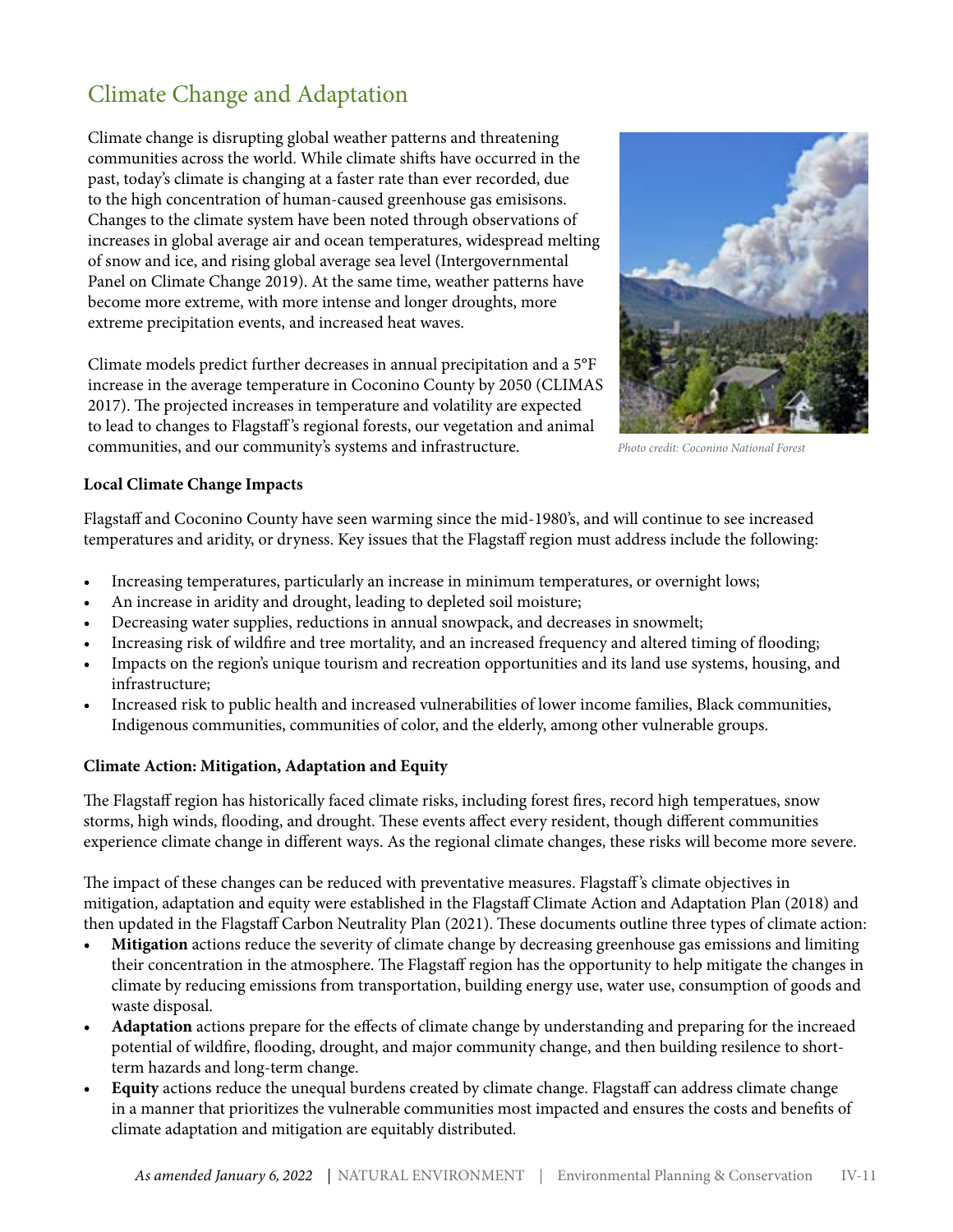At the community level, mitigation investments include efforts to **decrease dependence on cars**, embrace **electric mobility**, produce **clean electricity**, facilitate **fuel switching** in buildings, **reduce building energy use**, improve **sustainable consumption and waste management**, and undertake **carbon dioxide removal**. Adaptation will require building **community resilience** and investing in critical infrastructure such as stormwater and transportation systems, to prepare for increases in volatility, extreme weather events, flooding, wildfires, and community change (2012 City of Flagstaff Resiliency and Preparedness Study). **Equitable systems** investments include initiatives to protect vulnerable residents from the negative impacts of climate change and ensuring all residents can access the benefits of climate action. For the purposes of the Flagstaff Regional Plan, how we develop land will have a significant impact on our greenhouse gas emissions and the mitigation of climate change.

#### CLIMATE CHANGE AND ADAPTATION GOALS AND POLICIES

#### **Goal E&C.2. Achieve carbon neutrality for the Flagstaff community by 2030.**

Policy E&C.2.1. Encourage the reduction of energy and material consumption.



Policy E&C.2.2. Promote investments that create a connected and efficient community, decrease emissions from transportation and building energy, and strengthen climate resiliency.

Policy E&C.2.3. Review and revise existing regulations, standards, and plans (codes, ordinances, etc.) to reduce community greenhouse gas emissions.

Policy E&C 2.4. Promote developments that help the community achieve carbon neutrality through strategies that reduce the project's emissions from transportation, energy, and consumption.

**Goal E&C.3. Prepare Flagstaff's community systems and resources to be more resilient to climate change impacts, and address climate change in a manner that prioritizes those most impacted and ensures the costs and benefits of climate adaptation and mitigation are equitably distributed.** 

Policy E&C.3.1. Develop and implement a comprehensive and proactive approach to prepare the community for and to minimize the impacts of climate change induced hazards.

Policy E&C.3.2. Review and revise existing regulations, standards, and plans (codes, ordinances, etc.) to reduce the community's vulnerability to climate change impacts and reduce the disproportionate impacts on vulnerable communities.

Policy E&C.3.3. Invest in forest health and watershed protection measures.

Policy E&C.3.4. Increase the region's preparedness for extreme climate events.

Policy E&C.3.5. Improve the ability of vulnerable community members to adapt and thrive amidst the pressures of climate change.

Policy E&C.3.6. Commit to equitably distribute the burdens and benefits of climate action policies and investments to all segments of the community.

**Goal E&C.4. Integrate available science into policies governing the use and conservation of Flagstaff's natural resources.** 

Policy E&C.4.1. Assess vulnerabilities and risks of Flagstaff's natural resources in the context of anticipated climate changes and resulting changes to Flagstaff's systems.

Policy E&C.4.2. Develop water use policies that attempt to integrate current best projections of climate change effects on the Colorado Plateau's water resources and emphasize conservation.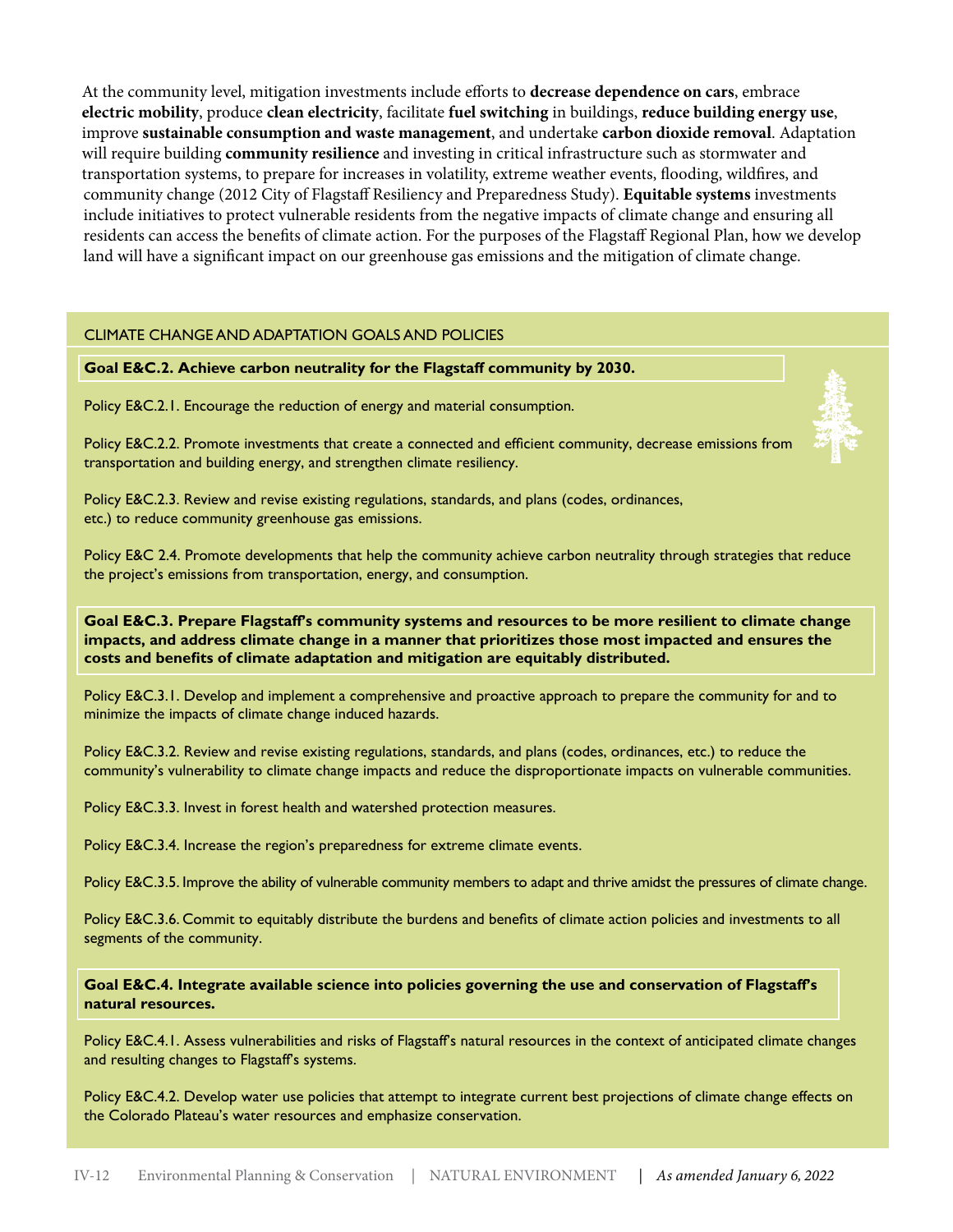Corridors serve many roles, and these roles may be understood as:

- Carrier of goods and people how many, how far, what kind, what means
- Connector of activities how active, what scale, what purpose, relationships
- Space and Shelter for activities within the public realm how often, vulnerable, duration, solitude
- Symbol for the understanding of place identity, purpose, behaviors as it applies to specific roads or corridors, not to classes of corridors.
- Builder and destroyer of city and place corridors may be perceived as supporting a sense of place, or destroying it.

To fully implement the Regional Plan's vision for Flagstaff 's roadways a Flagstaff "Streets Master Plan" should be developed to serve as the specific plan that bridges the City's *Engineering Design Standards and Specifications*  and the *Flagstaff Regional Plan*. Until such a Plan is developed, functional classifications for roads and their definitions can be found in the *Engineering Design Standards and Specifications.*

#### **Corridors in the Regional Transportation Plan**

The Regional Transportation Plan (RTP) is a five year planning document developed by the Flagstaff Metropolitan Planning Organization. It is used to identify roadway projects that are eligible for federal funding. Some of the future roads identified on Map 25 are also identified in the RTP, however, these two documents are not required to match. The RTP provides more detail about the stage of planning for each roadway. Some future corridors are considered "conditional roads" in the RTP, which means that further study is required before proceeding with a project. Examples include the Clay Avenue Extension, the US 89 Bypass, the Metz Walk Extension, etc.

#### AUTOMOBILE GOALS AND POLICIES

**Goal T.8. Establish a functional, safe, and aesthetic hierarchy of roads and streets.** 

Policy T.8.1. Promote efficient transportation network connectivity to and within major trade corridors, employment centers, and special districts that enhances the region's standing as a major economic hub.

Policy T.8.2. Maintain the road and street classification system that is based on context, function, type, use, and visual quality.

Policy T.8.3. Design neighborhood streets using appropriate traffic calming techniques and street widths to sustain quality of life while maintaining traffic safety.

Policy T.8.4. Protect rights-of-way for future transportation corridors.

Policy T.8.5. Support the area's economic vitality by improving intersection design for freight movements.

Policy T.8.6. Maintain the City's street infrastructure in a cost effective manner to ensure the safety and convenience of all users.



*Photo credit: City of Flagstaff*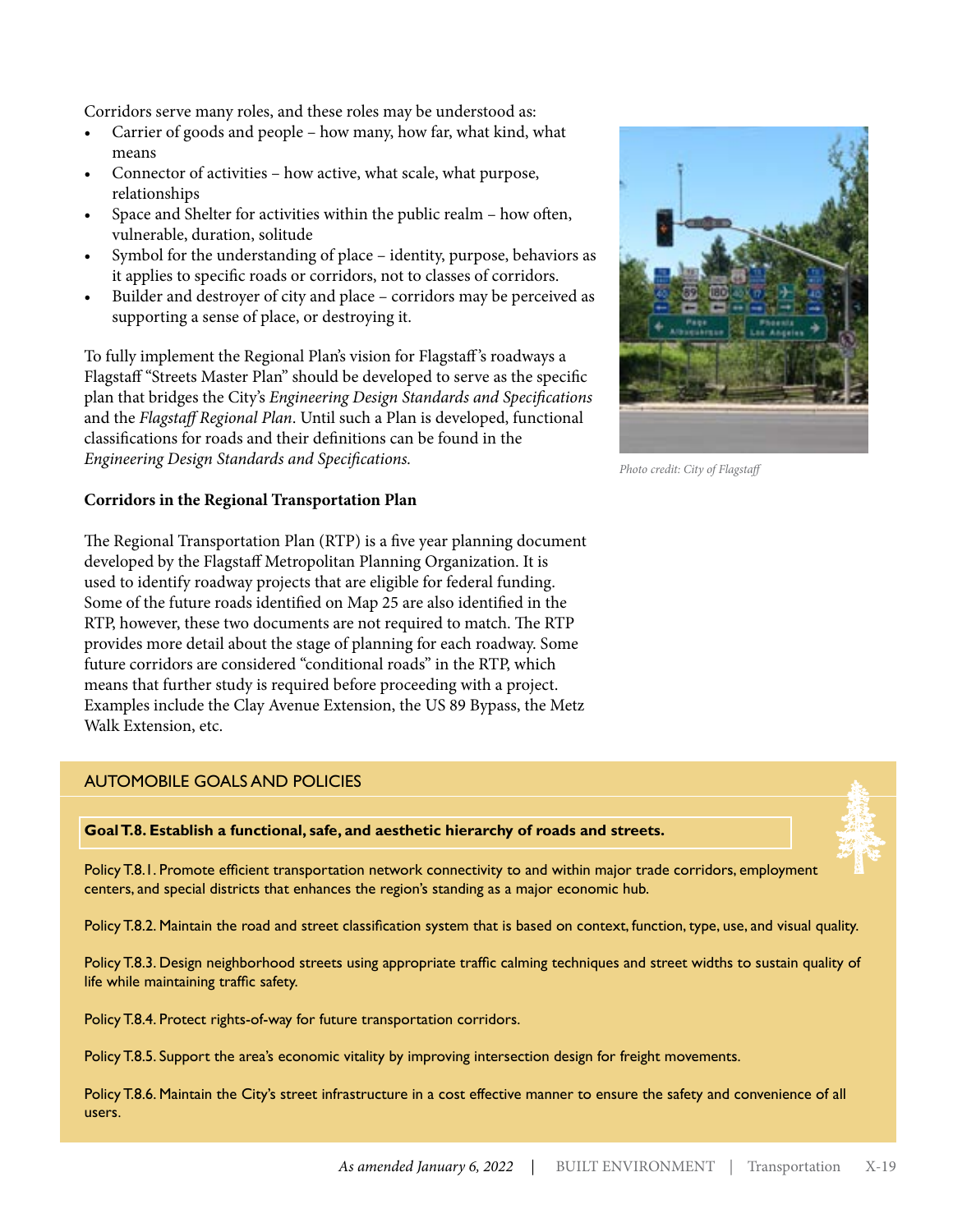

 *Photo credit: City of Flagstaff*

## Passenger Rail and Freight

The economics of air travel in the southwest and freight movements across the nation may position passenger rail and rail freight to increase share of travel. BNSF and Amtrak are integral parts of our history and community fabric and can become a more important part of our economy. The region will position itself to take better advantage of this important mode of travel.

### PASSENGER RAIL AND RAIL FREIGHT GOALS AND POLICIES

#### **Goal T.9. Strengthen and support rail service opportunities for the region's businesses and travelers.**

Policy T.9.1. Seamlessly integrate passenger rail with other travel modes including connectivity and operational improvements to the downtown passenger rail station and surroundings.

Policy T.9.2. Promote Amtrak service and support opportunities for interregional passenger rail service.

Policy T.9.3. Promote development of rail spurs and an intermodal freight facility or facilities as needed to support viable economic growth.

Policy T.9.4. Increase the number of grade-separated railroad crossings.



*Photo credit: City of Flagstaff*

## Air Travel

Air travel ties our region to the nation and globe more quickly than any other mode of travel. "Face-to-face time" is important to all relationships – business relations included. Improving and expanding service to and from Flagstaff Pulliam Airport connects our region to larger hubs of air travel. Approximately 60,000 people travel to and from this small airport annually (CY 2011 Air Carrier Activity Information System FAA Calendar Year 2011 Primary Airports 9/27/2012).

#### AIR TRAVEL GOALS AND POLICIES

**Goal T.10. Strengthen and expand the role of Flagstaff Pulliam Airport as the dominant hub for passenger, air freight, public safety flights, and other services in northern Arizona.** 

Policy T.10.1. Maintain and expand Flagstaff Pulliam Airport as an important link to the national air transportation system.

Policy T.10.2. Improve multimodal access and service to and from the airport including transit, bicycle, and parking services.

Policy T.10.3. Seek opportunities to expand destinations and frequency of regional air service throughout the southwest and west.

Policy T.10.4. Plan and manage transportation infrastructure to discourage land uses incompatible with the airport and flight zones.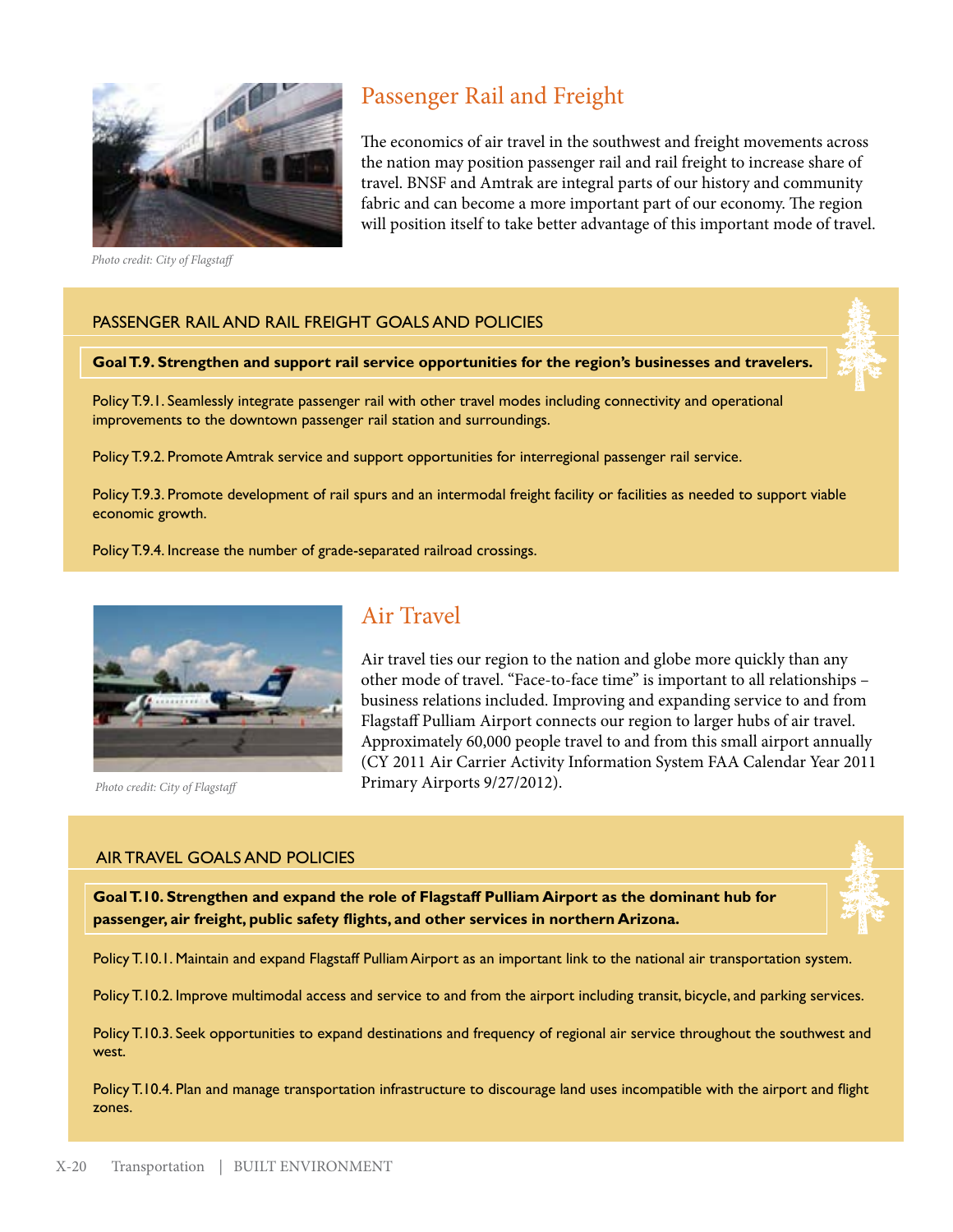

# PLAN AMENDMENTS

| <b>Effective Date</b> | <b>Resolution</b><br><b>Number</b><br>and Date               | <b>Description of Amendment</b>                                                                                                                                           | <b>Pages Changed</b>                                                                     |
|-----------------------|--------------------------------------------------------------|---------------------------------------------------------------------------------------------------------------------------------------------------------------------------|------------------------------------------------------------------------------------------|
| November 19, 2015     | 2015-35<br>October 20                                        | La Plaza Vieja Neighborhood Specific Plan<br>Minor Plan Amendment, incorporated by<br>reference                                                                           | $XVI-I$                                                                                  |
| December 17, 2015     | 2015-36<br>November 17                                       | Maps 21 and 22: Future Growth Illustrations<br>Minor Plan Amendment - New area type of<br>Existing Suburban (Core Services Yard)                                          | IX-26-29                                                                                 |
| December 31, 2015     | 2015-38<br>December I                                        | Map 25: Road Network Illustration Major Plan<br>Amendment and related text edits                                                                                          | IX-35-57<br>X-1, X-4-5, X-18-22<br>(In Chapter X, one<br>page of content was<br>deleted) |
| April 21, 2016        | 2016-08<br>March 22                                          | Maps 21 and 22: Future Growth Illustration<br>Minor Plan Amendment - Adding Existing<br>Suburban on McMillan Mesa                                                         | IX-26-29                                                                                 |
| May 5, 2016           | 2016-09, 2016-<br>10, 2016-11, and<br>$2016 - 12$<br>April 5 | Maps 21 and 22: Future Growth Illustrations<br>Minor Plan Amendments - Add City-Owned<br>parcels to Parks/Open Space area type                                            | IX-26-29                                                                                 |
| January 5, 2017       | $2016 - 31$<br>December 6                                    | Chapter III: How This Plan Works - Amended<br>the Major Plan Amendment Criteria,<br>information concerning plan amendments and<br>specific Plans, and other related text. | $III - I - I5$                                                                           |
| February 16, 2017     | 2017-04<br>January 17                                        | Chapter III: How This Plan Works - Amended<br>the Major Plan Amendment Criteria for<br>Category 5: Area Types - Urban/Suburban/<br>Rural                                  | $III-14$                                                                                 |